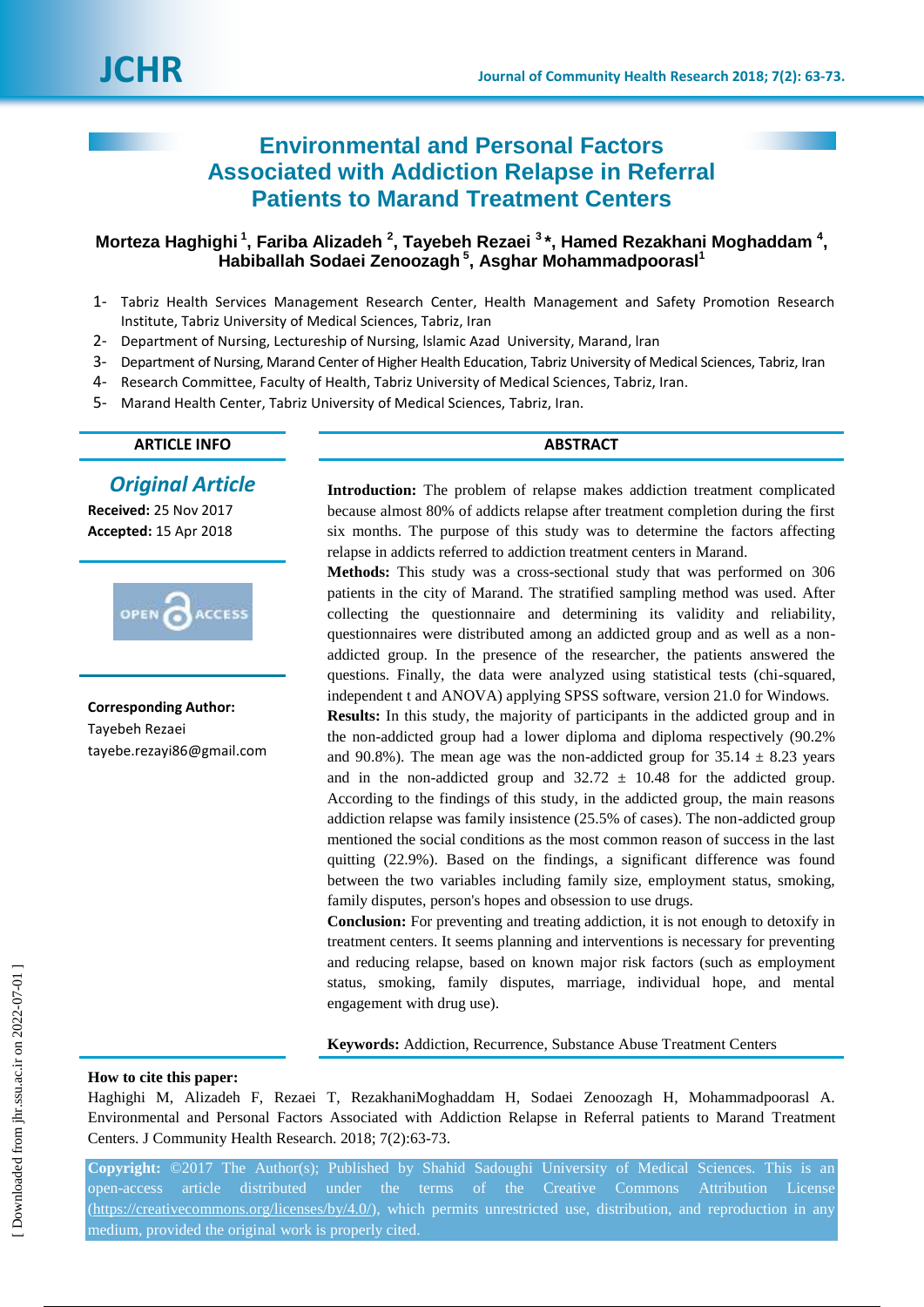## **Introduction**

Any problem which threatens the values of and spread throughout the society is called as a social problem. Addiction is one of the most important social issues which cause problems for the individual, family and society  $(1)$ . It is the problem of all societies, both industrial and non-industrial societies <sup>(2)</sup>. Addiction leads to physical and spiritual problems for the addict. Moreover, it causes economic, social, and cultural problems for the society  $(3, 4)$ . It has been a century since the human beings have started trying to find a solution for this problem due to its dangerous consequences. These include illnesses like AIDSinduced hepatitis due to intravenous infections, as well as long-term concerns about the harmful effects of pharmaceutical, social, legal and healthrelated substance abuse. The urgency of such issues catalyzes the push towards providing effective prevention strategies <sup>(5)</sup>.

Addiction is such an important problem that Leuodic, a toxicologist, states that "apart from food, nothing more than drugs has been able to easily enter into the lives of human" <sup>(6)</sup>. Due to the fact that Iran is a neighbor of Afghanistan, the biggest opiates producer in the world, the nation has become a big consumer of addictive substances  $(7)$ . This issue forces policymakers to deal with it by using the internal information  $(9, 8)$ . Although there has been much progress towards solving of this problem, but the relapse and rebounding of drug abuse are still common issues  $(10)$ . Relapse is a complex and dynamic phenomenon which the psychological and biological issues can have effect on it. The studies have indicated that it is not possible to say that the addict does not rebound to consuming drugs. Moreover, the studies show that over 80% of addicts return to consuming drug in less than 6 months  $(11)$ . In fact, the maintenance of an addict in treatment centers only results in his/her lack of access to the drug and causes detoxification and recovery during that period. After the addict is released, he or she rebounds to addictive substance <sup>(12)</sup>.

According to Fredrick et al. (1988), only 20% to 50% stop consuming addictive substance after a

year  $(13)$ . In another study by Xie over a ten-year period, the results showed that 25% of the addicts in the first year and 75% in the tenth year return consuming addictive substance  $(14)$ . According to Fadayi, in the best conditions and treatments 95% of the addicts return consuming addictive substance after a year, and the 5% return using it in the next two years  $(15)$ . It is for these reasons that some of the experts use the expression "chronic and recurrent disorder" for addiction <sup>(16)</sup>. Drug addicts who visited treatment centers usually are admitted more than 2 to 3 times  $(17)$ . The factors which cause the relapse can be divided into three categories: the micro level factors, such as the individual; the middle factors, such as the family; and the macro level factors, such as the society, policy, and economy <sup>(18)</sup>. Falahzadeh and Hosseyni believe that some factors such as addicted friends, family aloofness, and returning to the previous locations can have effects on the returning to use of an addictive substance <sup>(19)</sup>. Sadegiye Ahari, in his research, spoke of family disputes, social problems, and short periods of not using drugs as a cause of relapse  $^{(20)}$ .

Health policymakers play an important role in community member for health  $(21, 22)$ . Identifying effective factors in the return and relapse can be reduced by implementing policies, preventive measures and controlling the percentage of return  $(23)$ . Despite the importance of the issue, no study has been conducted in the northwest of the country. Considering the importance of the issue of addictive substances and return to drug abuse, and the lack of adequate studies on the rate of relapse in Eastern Azerbaijan and its causes, this study aimed to determine the factors influencing the relapse of addiction using the point of view of addicts referring to addiction treatment centers in Marand city.

## **Methods**

This study was a cross-sectional study that was conducted by Tabriz University of Medical Sciences with the ethics code of TBZMED.REC.2015.156. The statistical population of this study was all addicts referred to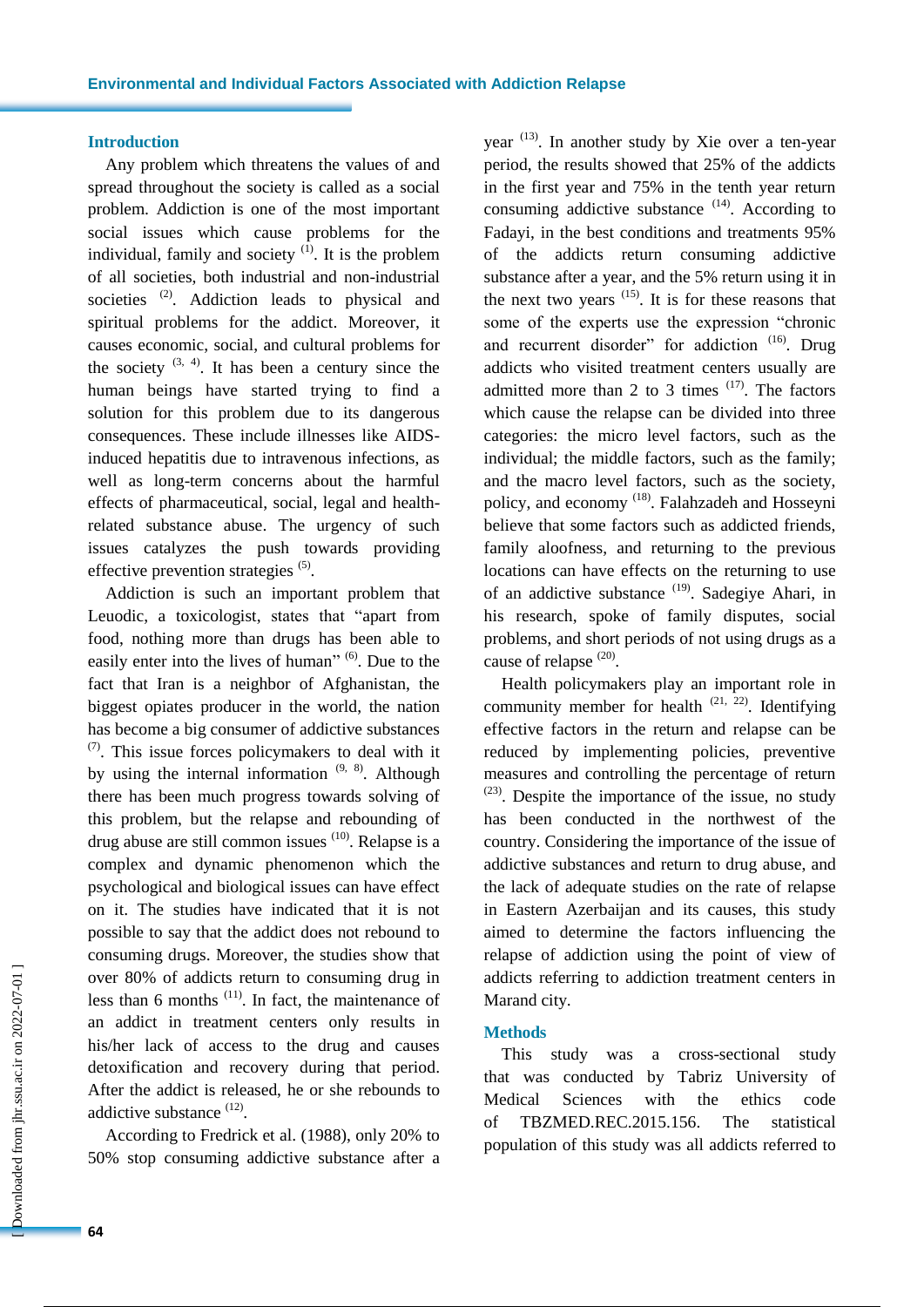addiction treatment camps (three addiction treatment camps), as well as non-addict people referring to them. In fact, the study compared the associated factors between addicted and nonaddicted groups. Being in addicted or non-addicted group was done based on the list of treatment centers.

Sample size calculation was based on the previous study, Solati et al.  $(24)$  Based on a confidence level of 95%, a power of 90%, two tailed test utilizing G-Power software, at least a total of 306 subjects were calculated to recruit in the study (the sample size in each group was calculated to be at least 153).

The instrument to collect the data was a standard questionnaire with a validity of 0.8, validity and reliability of the questionnaire was done in men referred to treatment centers in Tehran  $(25)$ . The questionnaire consisted of two sections. Section one was included demographic information such as age, marital status, family affairs (number of people living together), and number of times that they have stopped using drugs. Section two was included other factors associated with the relapse such as individual, family, occupational and economic factors based on a Likert scale: (very low, low, moderate, high, very high), multiple options and two options (yes, no).

The criteria for including the study in the addicted group was to have at least one recorded period of at least three weeks from the start of the current treatment. In the non-addicted group, those who completed the treatment successfully and at the time of the study, at least one year had elapsed since the completion of their treatment.

After preparing the last version of the instruments and getting the necessary research certifications from the Tabriz University of Medical science, the researcher has visited the camps and after stated the aims of the study the questionnaire was distributed among addicted group (an addict person who had stopped using drugs at least one time either in the governmental or private centers and now refer to the camps and three weeks elapse from his.her treatment). Moreover, the questionnaire was distributed among the non-addicted group (a person whose treatment was successfully done in the treatment centers and after one year the person return to the camp based on sampling was selected) and the participants provided their responses to the questionnaire in the presence of the researcher. It should be stated that the data analysis was done by using the chisquared test, and independent t-test.

## **Results**

In this study, the majority of the participants both in the non-addicted and addicted groups had diploma and less than diploma degrees (90.2% and 90.8%, respectively) Furthermore, 28.8% of the addicted group and 14.4% of the non-addicted group were unemployed (Table 1). The results also revealed that 57% of the addicts in the addicted group and 43% of the non-addicted group had family disputes. 28.1% of the addicted group and 34% of the non-addicted group reported more than five attempts to stop drug abuse. 56.7% of the addicted group and 43.3% of the non-addicted group expressed that after they stop drug abuse their mental engagements were. 54.5% of addicts' families were not hopeful about the ability of their addicts to stop drug using.

Furthermore, the findings of this study (using the chi-squared test and independent t-test) indicated that there was a significant difference among the variables such as family household, employment status, smoking, family disputes, marital status, person's hope, Mental engagement of the addicts in the addicted and the non-addicted groups (Table 2). However, the variables such as age status, level of education, duration of drug abuse, family hope, and presence of addict in the family did not indicate any statistically significant differences between the addicted and the nonaddicted groups.

The regression test was used in this study. Table 3 displays predictors of addiction relapse, according fourteen variables (age, marital status, education, family size, having a job, housing, income, smoking, family disputes, chronic physical pain, mentality toward substance use, how hopeful the individual and family members are, and the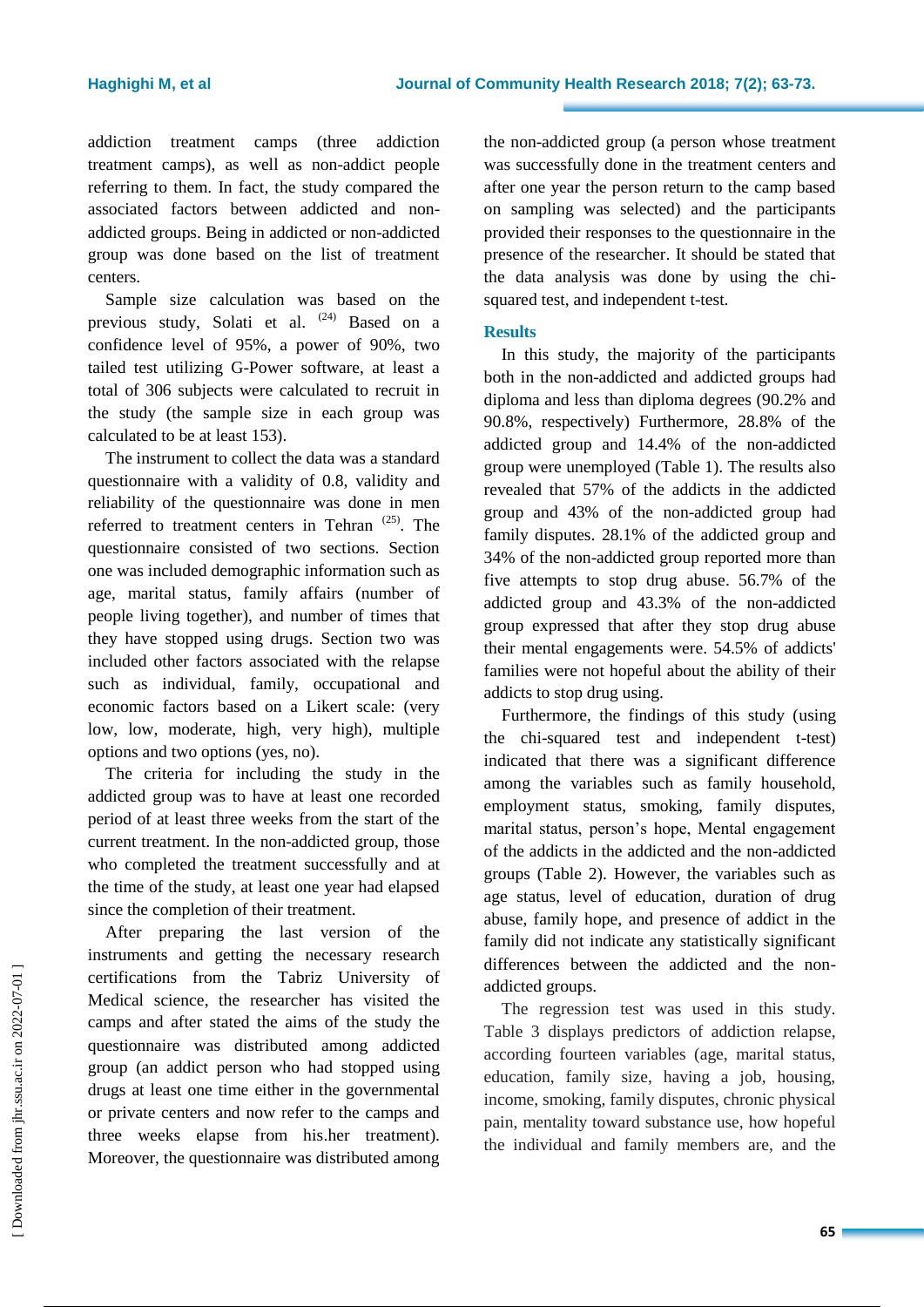## **Environmental and Individual Factors Associated with Addiction Relapse**

presence of another addict in the family). Marital status, family size, having a job, smoking, family disputes, mentality toward substance use and hope status factors were significantly associated with addiction relapse (Table 3). All factors associated with addiction relapse in Table 3 entered to a separate logistic regression analyses. Table 4 shows the final model of factors predicting the development addiction relapse.

| Variable           |                        | The addicted group (153) |                   | The non-addicted $group(153)$ |                  |  |
|--------------------|------------------------|--------------------------|-------------------|-------------------------------|------------------|--|
|                    |                        | number                   | percent           | number                        | percent          |  |
| Age                | mean $\pm$ deviation   |                          | $32.72 \pm 10.48$ |                               | $35.14 \pm 8.23$ |  |
|                    | Married                | 61                       | 39.9              | 52                            | 34               |  |
| Married            | Single                 | 60                       | 39.2              | 80                            | 52.3             |  |
|                    | Isolated and dead wife | 32                       | 20.9              | 21                            | 13.7             |  |
| Level of education | Diploma and lower      | 138                      | 90.2              | 139                           | 90.8             |  |
|                    | Top diploma            | 15                       | 9.8               | 14                            | 9.2              |  |
|                    | Unemployed             | 44                       | 28.8              | 22                            | 14.4             |  |
| Employment         | Employed               | 109                      | 71.2              | 131                           | 85.6             |  |
| housing situation  | Personal               | 28                       | 18.3              | 50                            | 32.7             |  |
|                    | Renting out            | 49                       | 32                | 28                            | 18.3             |  |
|                    | Paternity              | 76                       | 49.7              | 75                            | 49               |  |
|                    | Weak                   | 58                       | 37.9              | 35                            | 22.9             |  |
| Income status      | medium                 | 89                       | 58.2              | 98                            | 64.1             |  |
|                    | Good                   | 6                        | 3.9               | 20                            | 13               |  |

## **Table 1.** Demographic data of patients under study

**Table 2.** Relationship between the variables studied in the addicted and non-addicted groups

|                       |                                 | group               | addicted |         | <b>Witness</b> |         | Chi-square |
|-----------------------|---------------------------------|---------------------|----------|---------|----------------|---------|------------|
| variable              |                                 |                     | number   | percent | number         | percent | test       |
|                       | Marital status                  | Non-married         | 92       | 60.1    | 73             | 66      | 0.029      |
|                       |                                 | Married             | 61       | 39.9    | 80             | 34      |            |
| demographic           | education                       | Diploma and lower   | 138      | 90.2    | 139            | 90.8    |            |
| information           |                                 | Higher than diploma | 15       | 9.8     | 14             | 9.2     | 0.845      |
|                       |                                 | has it              | 148      | 96.7    | 126            | 82.4    | 0.001      |
|                       | smoking                         | does not have       | 5        | 3.3     | 27             | 17.6    |            |
|                       | Family disputes                 | has it              | 126      | 82.4    | 95             | 62.1    | 0.001      |
|                       |                                 | does not have       | 27       | 17.6    | 58             | 37.9    |            |
| Family factors        | The presence of                 | has it              | 45       | 29.4    | 39             | 25.5    |            |
|                       | another addict<br>in the family | does not have       | 108      | 70.6    | 114            | 74.5    | 0.261      |
| Individual<br>factors | Mentality                       | has it              | 140      | 91.5    | 107            | 69.9    |            |
|                       | toward<br>substance use         | does not have       | 13       | 9.5     | 46             | 39.1    | 0.001      |
|                       | chronic                         | has it              | 94       | 61.4    | 82             | 53.59   |            |
|                       | physical pain                   | does not have       | 59       | 38.6    | 71             | 46.41   | 0.203      |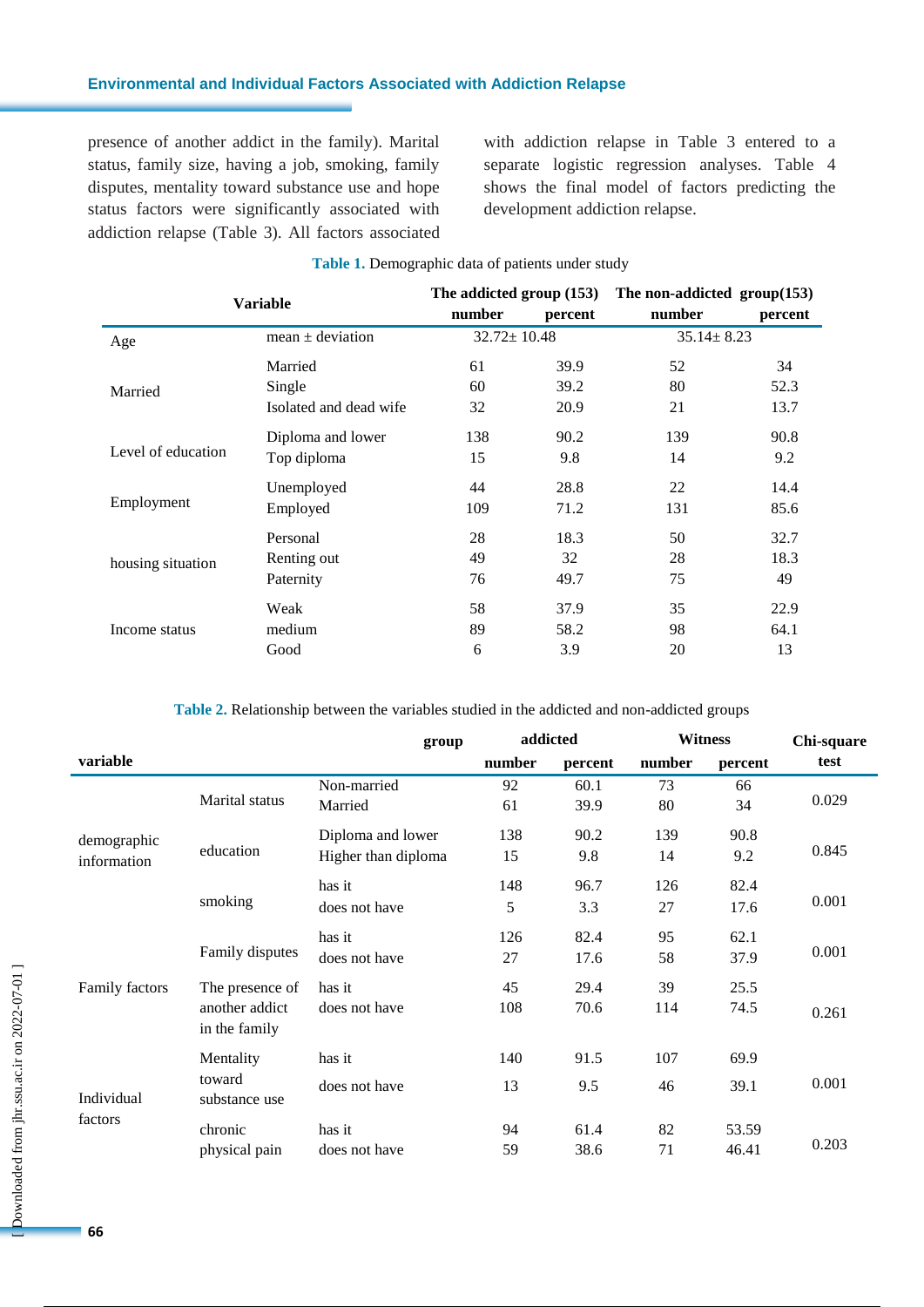## **Haghighi M, et al Journal of Community Health Research 2018; 7(2); 63-73.**

|                                         |                                             | group                        |  | addicted          |         | <b>Witness</b>    |         | Chi-square |  |
|-----------------------------------------|---------------------------------------------|------------------------------|--|-------------------|---------|-------------------|---------|------------|--|
| variable                                |                                             |                              |  | number            | percent | number            | percent | test       |  |
|                                         |                                             | has it                       |  | 109               | 71.2    | 80                | 52.28   |            |  |
|                                         | Hope status                                 | does not have                |  | 44                | 28.8    | 73                | 47.72   | 0.001      |  |
|                                         | Hope status of                              | has it                       |  | 123               | 80.39   | 128               | 83.66   |            |  |
|                                         | the individual's<br>family                  | does not have                |  | 30                | 19.61   | 25                | 16.44   | 0.276      |  |
|                                         |                                             | Weak                         |  | 58                | 37.9    | 35                | 22.9    |            |  |
| occupational<br>and economic<br>factors | Income status                               | medium                       |  | 89                | 58.2    | 98                | 64.1    | 0.001      |  |
|                                         |                                             | Good                         |  | 6                 | 3.9     | 20                | 13      |            |  |
|                                         | having a job                                | has it                       |  | 109               | 71.2    | 131               | 85.6    | 0.002      |  |
|                                         |                                             | does not have                |  | 44                | 28.8    | 22                | 14.4    |            |  |
| demographic<br>information              | Age status                                  | (Mean standard<br>deviation) |  | $33.72 \pm 10.04$ |         | $35.14 \pm 8.23$  |         | 0.178      |  |
|                                         | (Mean standard<br>Family size<br>deviation) |                              |  | $4.89 \pm 2.39$   |         | $4.08 \pm 2.31$   |         | 0.003      |  |
|                                         | Duration of use                             | (Mean standard<br>deviation) |  | 96.05±75.44       |         | $94.21 \pm 64.47$ |         | 0.812      |  |

**Table 3.** Logistic regression models determining factors associated with addiction relapse

|                                              |           | $95\%$ C.I.for EXP(B) |              | p-value |  |
|----------------------------------------------|-----------|-----------------------|--------------|---------|--|
| variables                                    | <b>OR</b> | Lower                 | <b>Upper</b> |         |  |
| Age                                          | 1.017     | 0.992                 | 1.042        | 0.178   |  |
| Marital status                               | 1.653     | 1.051                 | 2.600        | 0.03    |  |
| Education                                    | .960      | 0.816                 | 1.129        | 0.620   |  |
| Family size                                  | 0.846     | 0.768                 | 0.933        | 0.001   |  |
| having a job                                 | 2.404     | 1.357                 | 4.256        | 0.003   |  |
| housing                                      | 0.811     | 0.611                 | 1.0411       | 0.1     |  |
| income                                       | 1.103     | 0.975                 | 1.247        | 0.120   |  |
| smoking                                      | 6.343     | 2.373                 | 16.957       | 0.000   |  |
| Family disputes                              | 2.849     | 1.679                 | 4.834        | 0.000   |  |
| chronic physical pain                        | 1.379     | 0.875                 | 2.174        | 0.166   |  |
| Mentality toward substance use               | 4.630     | 2.381                 | 9.003        | 0.000   |  |
| Hope status of the individual's family       | 0.801     | 0.446                 | 1.438        | 0.457   |  |
| Hope status                                  | 1.502     | 1.230                 | 1.835        | 0.000   |  |
| The presence of another addict in the family | 0.821     | 0.496                 | 1.358        | 0.442   |  |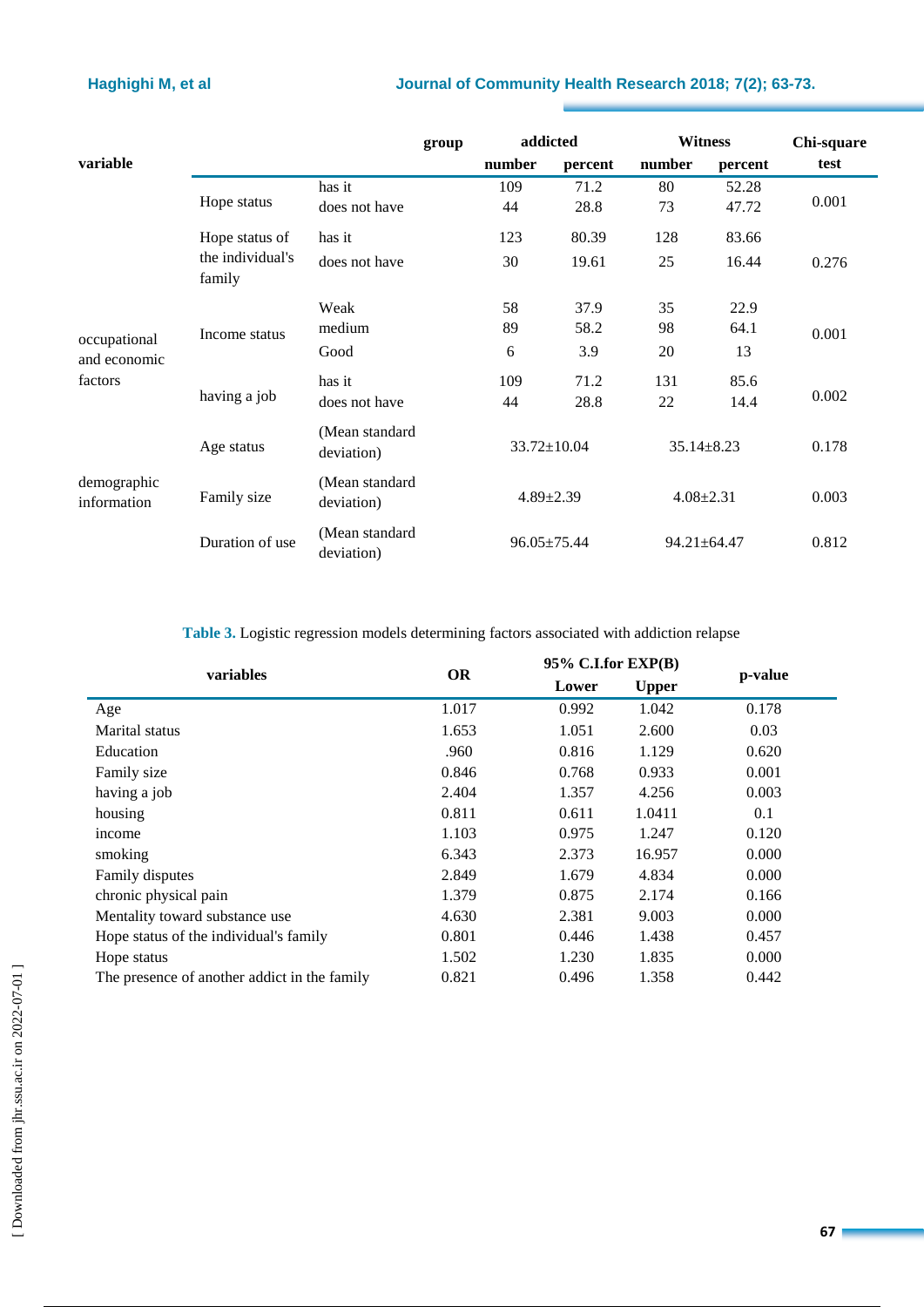## **Environmental and Individual Factors Associated with Addiction Relapse**

**Table 4.** Logistic regression models determining factors associated with addiction relapse (Backward conditional method)Variables in the Equation

|                     |                                | $\bf{B}$ | S.E.  | Wald   | df             | Sig. | Exp(B) |
|---------------------|--------------------------------|----------|-------|--------|----------------|------|--------|
|                     | Marital status                 | .116     | .361  | .102   | $\mathbf{1}$   | .749 | 1.122  |
|                     | Hope status                    | .583     | .282  | 4.269  | $\mathbf{1}$   | .039 | 1.792  |
|                     | having a job                   | $-.808$  | .351  | 5.303  | $\mathbf{1}$   | .021 | .446   |
|                     | Smoking                        | 1.990    | .555  | 12.857 | $\mathbf{1}$   | .000 | 7.315  |
|                     | Family disputes                | .823     | .309  | 7.074  | $\mathbf{1}$   | .008 | 2.278  |
|                     | Mentality toward substance use | .942     | .396  | 5.656  | $\mathbf{1}$   | .017 | 2.565  |
|                     | Family size                    |          |       | 9.567  | $\overline{4}$ | .048 |        |
|                     | 1                              | .709     | .453  | 2.452  | $\mathbf{1}$   | .117 | 2.031  |
| Step 1a             | $\overline{2}$                 | 1.064    | .468  | 5.182  | $\mathbf{1}$   | .023 | 2.899  |
|                     | 3 & above                      | 1.332    | .529  | 6.348  | $\mathbf{1}$   | .012 | 3.789  |
|                     | $\mathbf{0}$                   | .239     | .501  | .227   | $\mathbf{1}$   | .634 | 1.269  |
|                     | Housing                        |          |       | 12.644 | 3              | .005 |        |
|                     | Personal                       | $-.170$  | .700  | .059   | $\mathbf{1}$   | .808 | .844   |
|                     | Renting out                    | $-1.463$ | .733  | 3.984  | $\mathbf{1}$   | .046 | .232   |
|                     | Paternity                      | $-.200$  | .673  | .089   | $\mathbf{1}$   | .766 | .818   |
|                     | Constant                       | $-4.324$ | 1.202 | 12.932 | $\mathbf{1}$   | .000 | .013   |
|                     | Hope status                    | .573     | .280  | 4.181  | $\mathbf{1}$   | .041 | 1.774  |
|                     | having a job                   | $-.807$  | .351  | 5.288  | $\mathbf{1}$   | .021 | .446   |
|                     | Smoking                        | 1.994    | .555  | 12.932 | $\mathbf{1}$   | .000 | 7.348  |
|                     | Family disputes                | .825     | .309  | 7.118  | $\mathbf{1}$   | .008 | 2.282  |
|                     | Mentality toward substance use | .953     | .394  | 5.841  | $\mathbf{1}$   | .016 | 2.593  |
|                     | Family size                    |          |       | 11.966 | $\overline{4}$ | .018 |        |
|                     | 1                              | .749     | .434  | 2.978  | $\mathbf{1}$   | .084 | 2.116  |
| Step 2 <sup>a</sup> | $\overline{2}$                 | 1.123    | .430  | 6.828  | $\mathbf{1}$   | .009 | 3.075  |
|                     | 3 & above                      | 1.399    | .486  | 8.280  | $\mathbf{1}$   | .004 | 4.052  |
|                     | $\overline{0}$                 | .304     | .458  | .440   | $\mathbf{1}$   | .507 | 1.355  |
|                     | Housing                        |          |       | 12.605 | 3              | .006 |        |
|                     | Personal                       | $-.150$  | .697  | .046   | $\mathbf{1}$   | .830 | .861   |
|                     | Renting out                    | $-1.436$ | .728  | 3.893  | $\mathbf{1}$   | .049 | .238   |
|                     | Paternity                      | $-.203$  | .673  | .091   | $\mathbf{1}$   | .763 | .816   |
|                     | Constant                       | $-4.210$ | 1.147 | 13.464 | $\mathbf{1}$   | .000 | .015   |

### **Discussion**

The current study was an attempt to investigate the view of addicts referring to Marand treatment centers.

The results of the study indicated that there was no statistical significant difference between the two groups (the addicted and the non-addicted groups) regarding age variable. In the current study the age mean of the non-addicted group was three years more than that of the addicted group. The findings of this study are in line with that of Fallahzade whose relapse had  $32.5$  year-of-age and Seraji  $^{(26)}$ with relapse age of 32.8. Moreover, Jackson indicated that, while there had no relationship between the age and treatment success of males it had a very weak relation exists regarding the female  $(18)$ . In the Xie's study, no relationship was detected between age and relapse <sup>(14)</sup>.

Based on the findings of this study, there was a significant difference between the two addicted and non-addicted groups regarding household size. That is, the higher the household size, the higher the probability of the relapse, which was consistent with Rimaz's study  $(25)$ . In Rimaz's study there was a significant difference between the two addicted and non-addicted groups in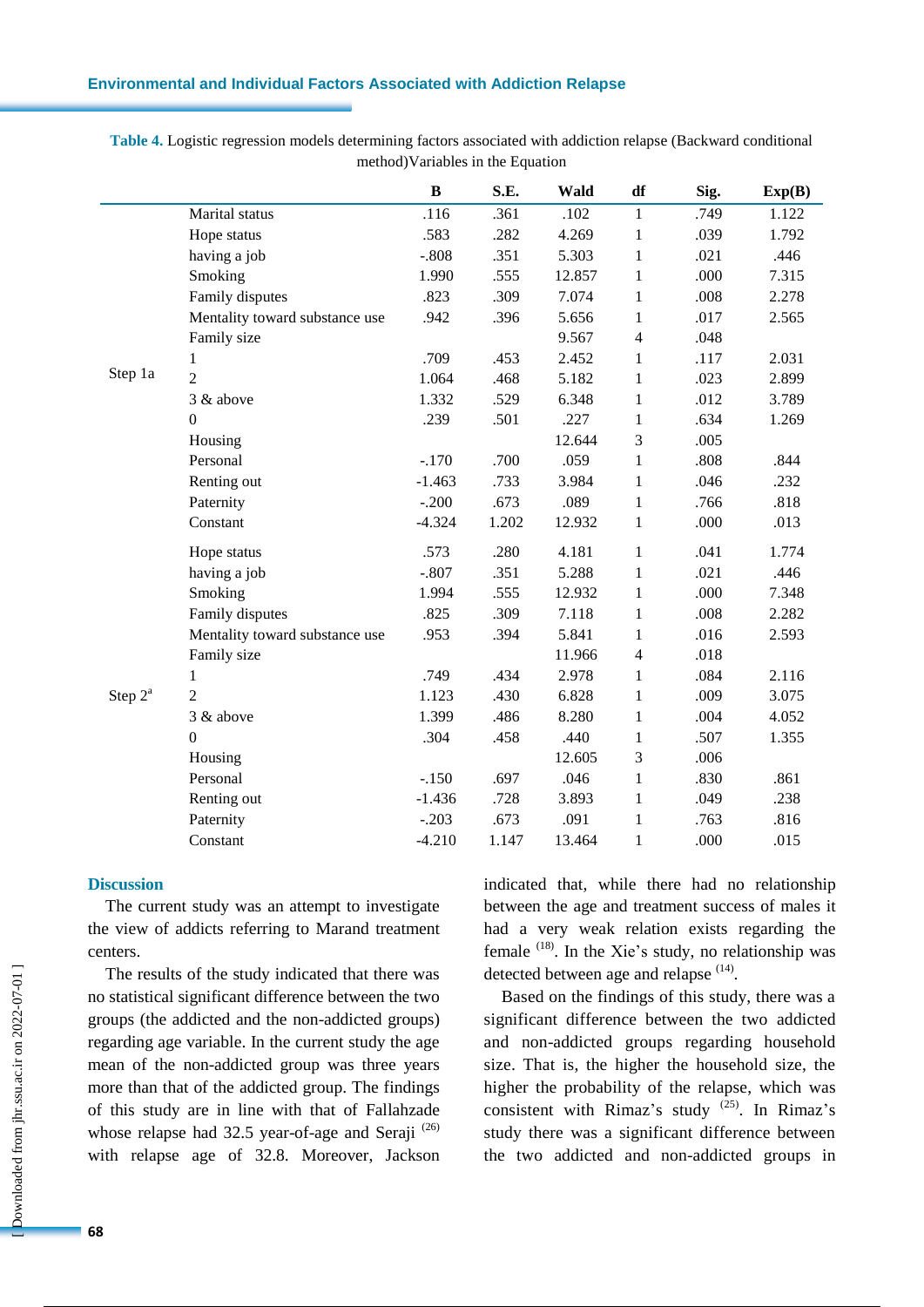terms of household size. Perhaps the reason is that in high-income families, factors such as anxiety, life stress, family disputes, and parents' neglect of children can cause tension and anxiety after recovery and as a result of the relapse is inevitable  $(25, 27)$ . Therefore, for treatment, in the first step, it is necessary to reduce the tensions in such families and, as long as the severity of these pressures is not reduced, there may obtain no success in the treatment.

The findings of the current study also indicated that there was a significant difference between the two groups in terms of marital status, and those who were single were more likely to return to addiction. These findings are in line with that of the study of Washton  $(28)$ . However, this finding contradicts some studies. Maureen's study showed that marital status has no role in relapse  $(29)$ . Zhou also showed that there is no relationship between marital status and return to smoking  $(30)$ .

The results showed that there is a significant difference between the two groups (addicted and non-addicted) in terms of employment; employed patients has a greater chance of recovery. In the Seraji's study, unemployment has been the strongest indicator of relapse  $(26)$ , as various state. Furthermore, the unemployed are more likely to be addicted than those who work.

In fact, unemployment can lead to various deviations, especially addiction. Unemployment is not only due to lack of economic life and material and spiritual well-being for family members but also through disturbances in personality building, moral stability, dignity, and hope for the future and individual authority lead to various deviations such as addiction. Having job skills plays an important role in predicting the survival rate of treatment for those who have recovered from addiction. Regarding the important role of oppression in preventing the return to drug abuse, emphasis is placed on the need to create job opportunities to prevent the return to the addiction cycle  $(31)$ . The variable duration of drug abuse (addiction duration), there was no significant difference between the two addicted and non-addicted groups, which was

consistent with the Rimaz and Mattoo studies  $(25, 25)$ 32) .

The findings of this study indicated that there was a significant relationship between cigarette smoking after recovery and relapse. In the study conducted by Rahmati, it was shown that about 91.4% of drug addicts had simultaneous cigarette smoking  $(17)$ . Hser reported that the deaths of opium addicts who were smokers were 4 times higher than those who did not smoke. Moreover, the smokers who were addicted to heroin will return to addiction after their recovery. However, people who do not smoke will tend less to return addiction. Furthermore, recovery from of nicotine addiction reduces many temporary abusive disturbances which are caused by drug abuse, including being worry, drowsiness, depression, concentration problems, impatience, and intolerance  $(33)$ . Marcle also showed that people who smoke regularly and those who stop using alcohol or marijuana and start to smoke had a higher chance of returning to the drug abuse. In those people, the chances of returning to alcohol are significantly higher than those who left smoking. Moreover, those who are constantly smoking as well as people who have recently started smoking, the period of relapse of marijuana occurs quite faster.  $(34)$  As previously reported, the drug abuse in behavioral and physiological aspects are the causes to use other drugs.  $(34)$  The results of current study are in line with the results of the studies showing the relationship between consumption and stopping the use of tobacco and the outcome of drug treatment  $^{(35)}$ . The drug abuse, alcohol and tobacco using in adolescents aged 11 to 18, especially in high school, is still a major problem in different countries  $(12)$ . Therefore, addressing educational and awareness strategies in preventing drug abuse in the school can be an effective step in this field.

According to the findings of this study, there is a statistically significant relationship between family disputes and the return to addiction. Thus, it can be concluded that those who stop using drugs and experience family disputes tend to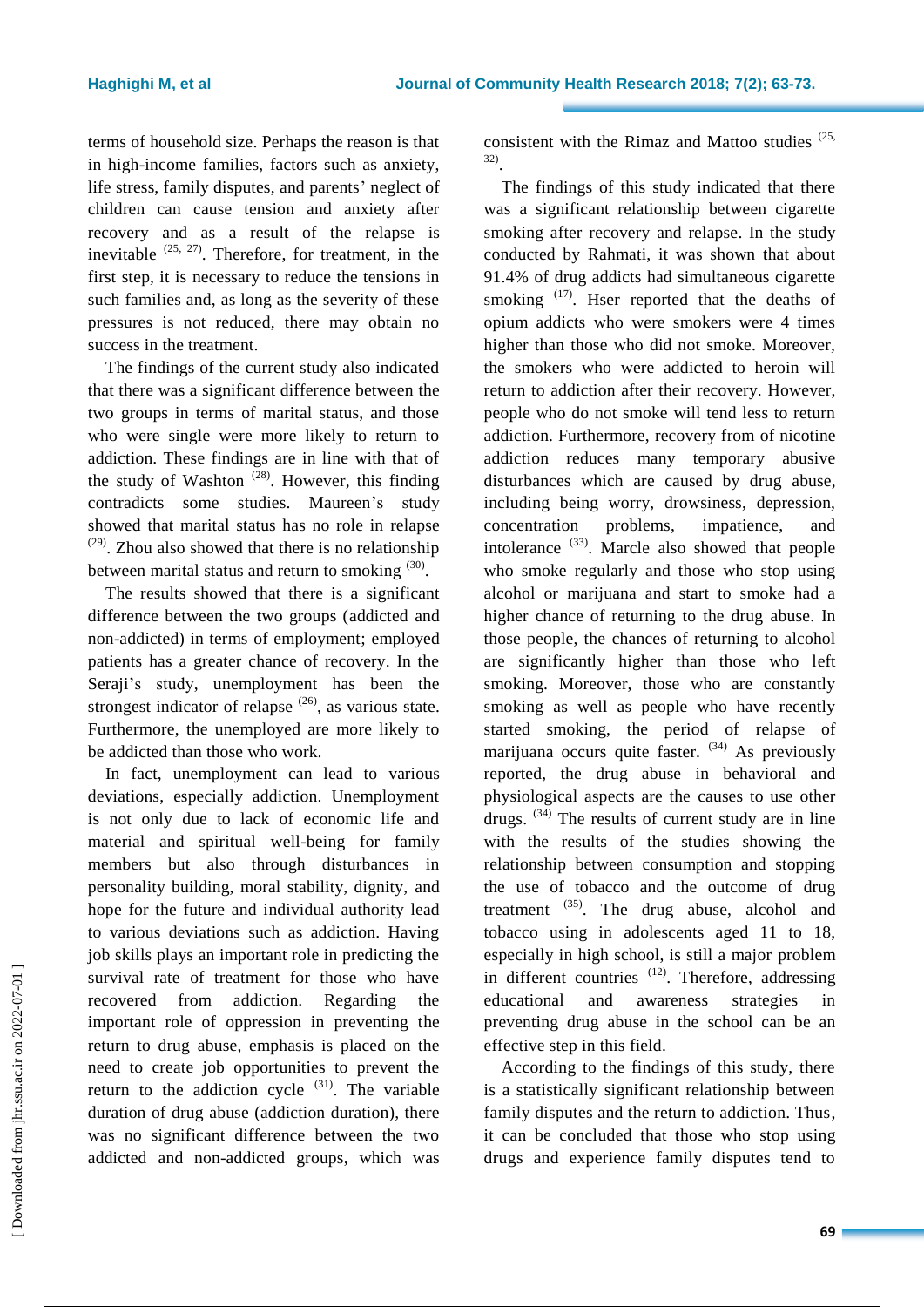relapse more to addiction than those who stop using drugs after dispute. This finding is in line with that of Rimaz, Chong and Golestan  $(25, 36, 37)$ . In the study of Seraji, also, 52.5% of returnees have had family disputes with their father or spouse  $(26)$ . The results of the study by Jackson also showed that there was a relationship between family disputes and the success rate of treatment  $(18)$ . In the study conducted by Madu et al. it was approved that family disputes are the causes of returning to drug addiction in opioids (38) . It is likely that other members of the family will be anxious due to the addiction of the members of the family and it will cause tension. A study of family members can help to investigate the causes of addiction; many studies have identified families as one of the most important factors in determining the risk of drug abuse among children<sup>(39)</sup>.

Based on the findings of this study, there was a significant relationship between income and return to addiction, which is probably due to the high unemployment rate in the addicted group and the presence of patients with a high probability job, which led to successful control in the non-addicted group with more unemployed people being exposed to many of the risk factors associated with relapse of drug abuse, there is a higher incidence of addiction  $(12, 12)$ 32, 39) .

The results of the current study also revealed that there is a statistically significant relationship between the hope status and return to addiction. Thus, based on this, it can be concluded that those who stop using drugs and who are more hopeful about their recovery than those who are stop using and are less hopeful tend to return to addiction with less tendency. This find is consistent with that of Scott's study  $(40)$ , while in Jackson's study, there was no relation between the hopeful and the treatment success. Moreover, in the men's and women's groups, **References**

those with less hope were reported to enter the treatment with less rate of participation. Given that Taylor et al. suggested that hopeful thought has a relationship with spiritual health <sup>(41)</sup>.

The results of this study showed that from the perspective of another addict in the family, there is no statistically significant difference between the addicted and non-addicted group. However, in the study of Matto, there was a relationship between the family experience of addiction and relapse, especially if the addicted person is currently using drug.

## **Conclusion**

The results of this study showed that the individual, social, psychosocial, occupational and economic variables are factors influencing the relapse of substance abuse. Identifying the factors associated with the recurrence of substance abuse can be helpful in designing prevention and treatment programs for the relapse of drug use. Perform interventions is necessary based on identified key risk factors (such as employment status, smoking, family disputes, marital status, individual hope, etc.).

## **Limitation of the study**

One of the limitations of this study was all participants were men. This was due to the fact that there was no recovery camp for the women in Marand. Another limitation was the self-reporting method of the patients.

## **Acknowledgments**

The authors wish to acknowledge the education and research assistance of Tabriz University of medical science. The authors also thank all those who have cooperated in this research, for their kind participation. This study with code of ethics (TBZMED.REC.1394.156).

## **Conflict of interest**

The authors have no conflicts of interest to report.

1. Termorshuizen F, Krol A, Prins M, et al. Prediction of relapse to frequent heroin use and the role of methadone prescription: an analysis of the Amsterdam Cohort Study among drug users. Drug and Alcohol Dependence. 2005; 79(2): 231-240.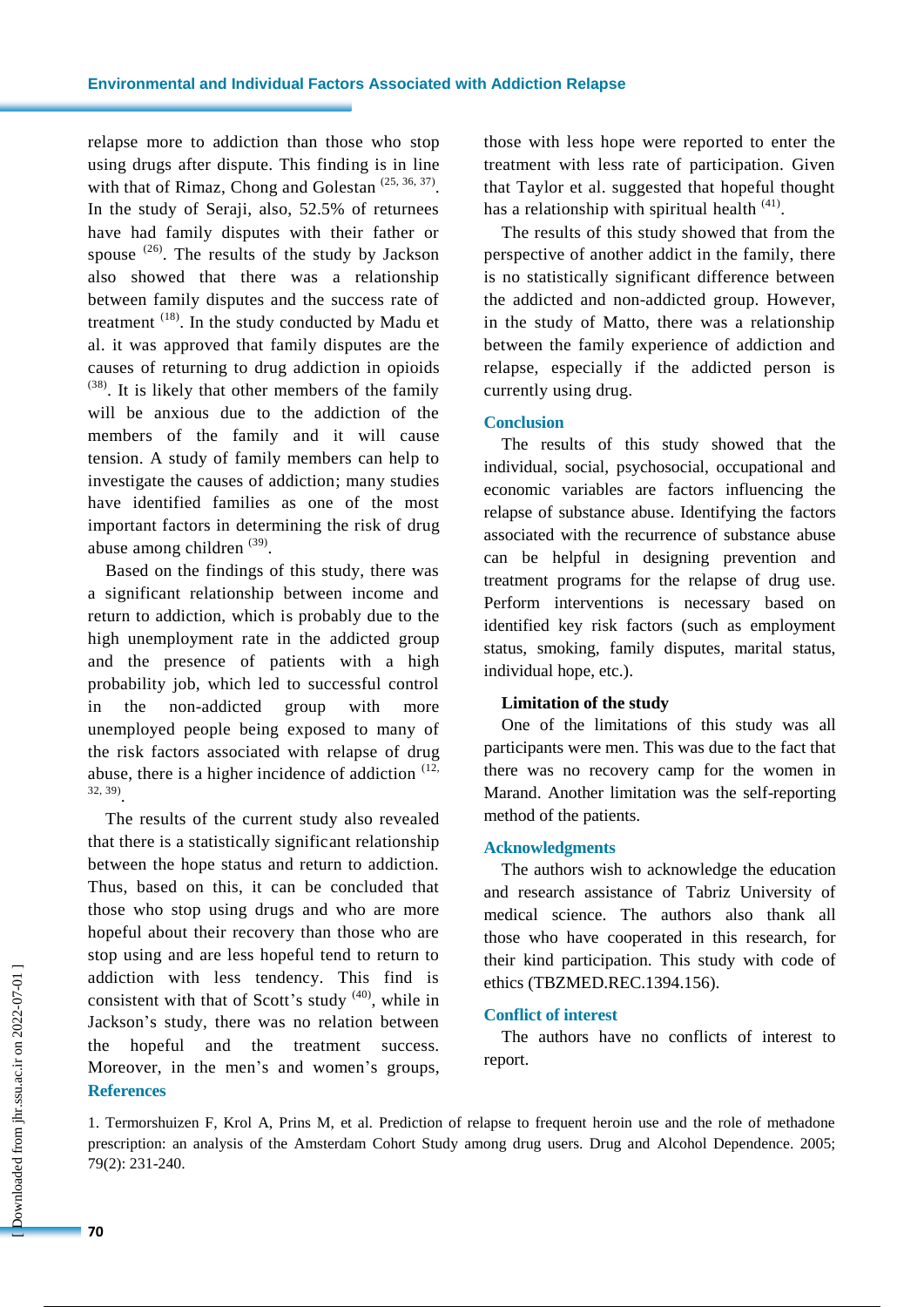2. Hunt WA, Barnett LW, Branch LG. Relapse rates in addiction programs. Journal of Clinical Psychology. 1971; 27(4): 455-456.

3. Skiba D, Monroe J, Wodarski JS. Adolescent substance use: reviewing the effectiveness of prevention strategie. Social Work. 2004; 49(3): 343-353.

4. Mohammadpoorasl A, Fakhari A, Akbari H, et al. Addiction relapse and its predictors: a prospective study. Journal of Addiction Research and Therapy. 2012; 3(1) :1-3.

5. Assarian F, Omidi A, Akbari H. Psychological and personality characteristics of young addicted subjects in Kashan, 1379. Feyz Journal of Kashan University of Medical Sciences. 2004; 8(1): 37-42 [Persian].

6. Shargh A, Shakibi A, Nisary R, et al. Survey of related factors with relapse of drug addiction in centers of drug addiction in Western Azarbaijan. The Journal of Urmia University Medical Sciences. 2012; 22(2):129-136 [Persian].

7. Mirzaei T, Ravary A, Hanifi N, et al. Addicts' perspectives about factors associated with substance abuse relapse. Iran Journal of Nursing. 2010; 23(67): 49-58 [Persian].

8. Rahimi MA, Sharifi V, Mohammadi M, et al. Researches on substance use in Iran; 3 decades evaluation. [Hakim](http://www.magiran.com/magtoc.asp?mgID=1309&Number=32&Appendix=0&lanf=En)  [Health Systems research journal .](http://www.magiran.com/magtoc.asp?mgID=1309&Number=32&Appendix=0&lanf=En) 2006; 8(4): 37-44[Persian].

9. Tol A, Azam K, Shahmirzadi SE, et al. Relation between empowerment of diabetes control and adoption of selfmanagement behaviors and its related factors among type 2 diabetic patients. Razi Journal of Medical Sciences. 2012; 19(98): 11-18[Persian].

10 .McKay JR, Franklin TR, Patapis N, et al. Conceptual, methodological, and analytical issues in the study of relapse. Clinical Psychology Review. 2006; 26(2): 109-127.

11. Witkiewitz K, Marlatt GA. Relapse prevention for alcohol and drug problems: that was Zen, this is Tao. American Psychologist. 2004; 59(4): 224-235.

12. Domino KB, Hornbein TF, Polissar NL, et al. Risk factors for relapse in health care professionals with substance use disorders. JAMA. 2005; 293(12): 1453-1460.

13. Friedmann PD, Saitz R, Samet JH. Management of adults recovering from alcohol or other drug problems: relapse prevention in primary care. JAMA. 1998; 279 (15):1227-1231.

14. Xie H, McHugo GJ, Fox MB, et al. Special section on relapse prevention: substance abuse relapse in a ten-year prospective follow-up of clients with mental and substance use disorders. Psychiatric Services. 2005; 56(10): 1282- 1287.

15. Fadayi F. Percent of addicts after 6 months return to addiction. Iranian National Drug Control Headquarters. 2008.

16. Brown BS. Drug Use–Chronic and Relapsing or a Treatable Condition? Substance Use & Misuse. 1998; 33(12): 2515-2520.

17. Rahmati M M. The Factors Affecting Drug Abuse Among Addicted Women. Journal of Research on Addiction. 2002; 1;131-150 [Persian].

18. Jackson R, Wernicke R, Haaga DA. Hope as a predictor of entering substance abuse treatment. Addictive Behaviors. 2003; 28(1): 13-28.

19. Fallahzadeh H, Hosseini N. The Study of the Causes of Relapse in Addicts Referning to Behzisti of Yazd,1381. Toloo-e-Behdasht Journal. 2007; 5(1-2): 67-73 [Persian].

20. Sadeghieh Ahari S, Azami A, Barak M, et al. Factors Affecting the Relapse among the Patients Referring Voluntarily to Addiction-abandoning Centers, 2000. Journal of Ardabil Medical University. 2004; 4(2):36-41[Persian].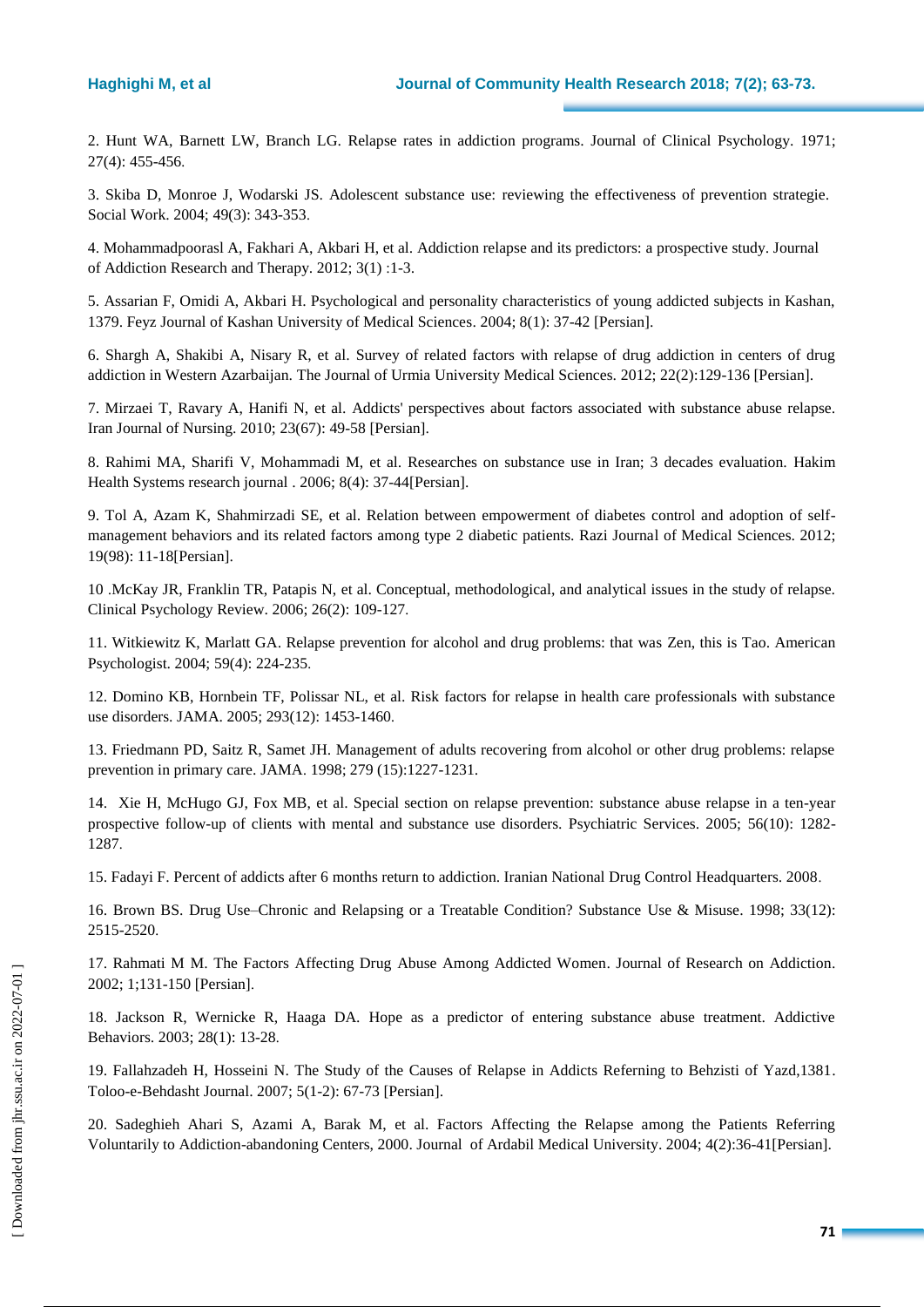## **Environmental and Individual Factors Associated with Addiction Relapse**

21. Rezakhani Moghaddam H, Habibi A, Fezollahi E, et al. An investigation of mental health and its relationship with social capital among the students of Islamic Azad University-Khalkhal. Archives of Hygiene Sciences. 2014; 3(4):177- 183.

22. Shahrabadi R, Moeini B, Roshanai GH, et al. Assessing Hamadans nurses perceptions of patient safety cultures dimensions. Journal of Hospital. 2014; 12(4): 83-90 [Persian].

23. Meysamie AP, Faramarzi B, Naieni KH. How addicts think about addiction and community problems?. Tehran University Medical Journal TUMS Publications. 2006; 64(5): 34-43 [Persian].

24. Solati Dehkordi K. Relationship between drug abuse and dependence on drugs with mental disorders family members. Journal of Shahrekord University of Medical Sciences. 2004; 6(2): 1-8 [Persian].

25. Rimaz S, Dastoorpour M, Merghati khoii e, et al. Demographic variables associated with relapse in women and men referred to the selected addiction treatment centers in Tehran, 2009: A case- control study. Razi Journal of Medical Sciences. 2013; 20 (107): 63-72 [Persian].

26. Seraji A, Momeni H ,Salehi A. The investigation of factors affecting dependence on narcotics and reappearance of drug usage in narcotics anonymous population in Khomein. Arak Medical University Journal. 2010; 13(3): 68-75.

27. Aghabakhshi H. Addiction and Pathology of Family: A Social Work. Tehran: University of Social Welfare and Rehabilitation Sciences 1998 [Persian].

28. Washton AM. Structured outpatient group therapy: In: Lowinson JH, editor. Substance abuse: a comprehensive textbook. 3rd ed Baltimore: Lippincott Williams & Wilkins; 1996: 215-217.

29. Walton MA, Blow FC, Booth BM. A comparison of substance abuse patients' and counselors' perceptions of relapse risk: Relationship to actualrelapse. Journal of Substance Abuse Treatment. 2000;19(2):161-169.

30. Zhou X, Nonnemaker J, Sherrill B, et al. Attempts to quit smoking and relapse: factors associated with success or failure from the ATTEMPT cohort study. Addictive Behaviors. 2009; 34(4): 365-373.

31. Tarrahi M, Ansari H, Heydari K, et al. Viewpoint of care providers and self-reported substance drug addicts referring to withdrawal centers about etiology of re-addiction in Khoramabad, 2010. Journal of Rafsanjan University of Medical Sciences. 2013; 12(4): 299-308 [Persian].

32. Mattoo S, Chakrabarti S, Anjaiah M. Psychosocial factors associated with relapse in men with alcohol or opioid dependence. [Indian Journal of Medical](https://www.ncbi.nlm.nih.gov/pubmed/20090130) Research. 2009; 130(6): 702-708.

33. McCarthy WJ, Collins C, Hser YI. Does cigarette smoking affect drug abuse treatment?. Journal of Drug Issues. 2002; 32(1): 61-79.

34. de Dios MA, Vaughan EL, Stanton CA, et al. Adolescent tobacco use and substance abuse treatment outcomes. Journal of Substance Abuse Treatment. 2009; 37(1): 17-24.

35. Kurst-Swanger K ,weather DS. Maintaining addiction: tobacco cessation policy and substance abuse treatment for youth. Journal of Child & Adolescent Substance Abuse. 2003; 12(3): 71-86.

36. Chong J, Lopez D. Predictors of relapse for american Indian women after substance abuse treatment. American Indian and Alaska Native Mental Health Research: The Journal of the National Center. 2008; 14(3): 24-48.

37. Golestan S. The Role of Family factors on the Relapse Behaviour of Male Adolescent Opiate Abusers in Kerman. Asian Culture and History. 2010; 2(1): 126-131.

38. Madu S, Matla M. Correlations for perceived family environmental factors with substance useamong adolescents in South Africa. Psychological Reports. 2003; 92(2): 403-415.